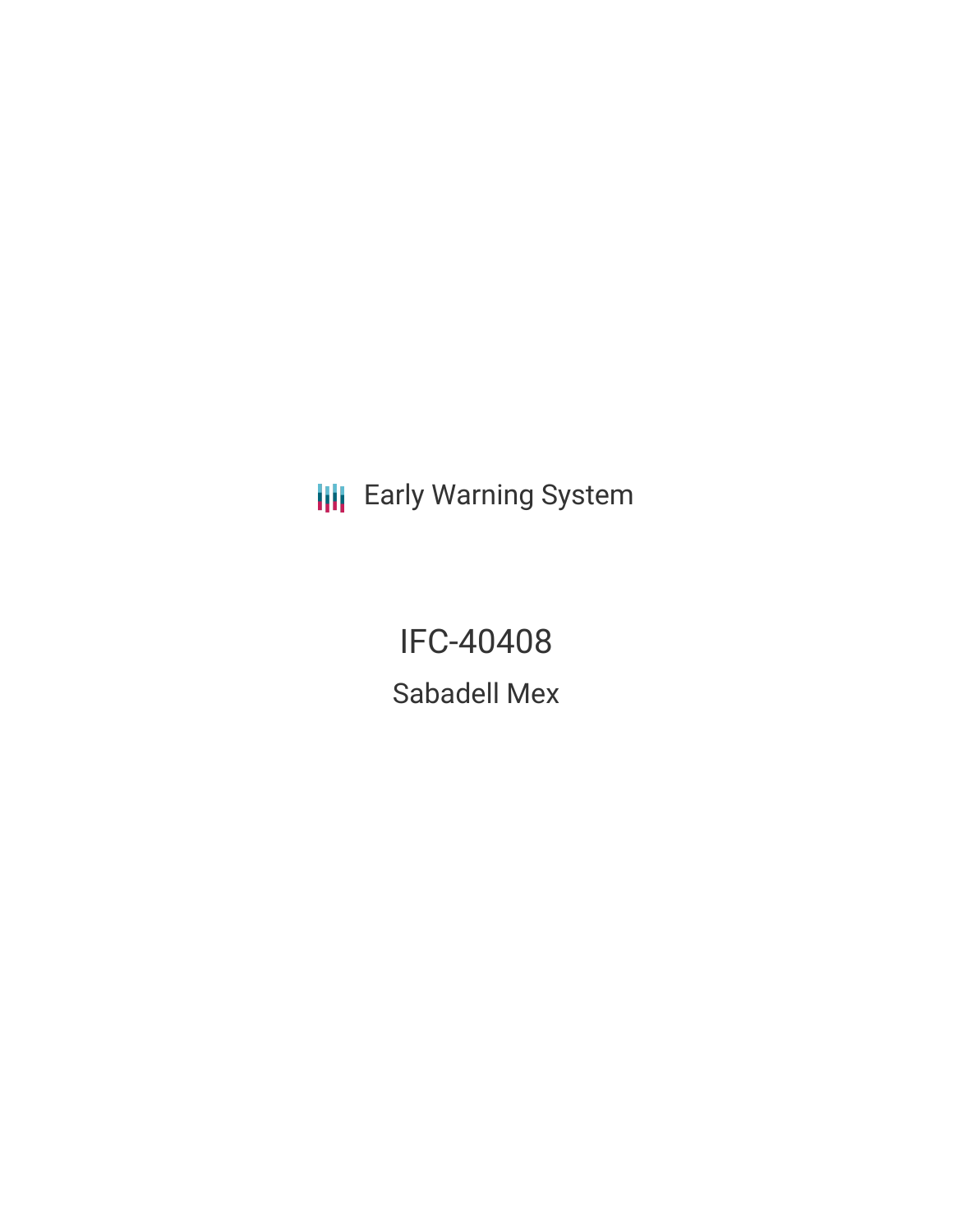

## **Quick Facts**

| <b>Countries</b>               | Mexico                                        |
|--------------------------------|-----------------------------------------------|
| <b>Financial Institutions</b>  | International Finance Corporation (IFC)       |
| <b>Status</b>                  | Proposed                                      |
| <b>Bank Risk Rating</b>        | <b>FI</b>                                     |
| <b>Voting Date</b>             | 2018-10-01                                    |
| <b>Borrower</b>                | SABADELL CAPITAL, S.A. DE C.V., SOFOM, E.N.R. |
| <b>Sectors</b>                 | Finance                                       |
| <b>Ring Fence</b>              | No Restrictions                               |
| <b>Investment Type(s)</b>      | Loan                                          |
| <b>Investment Amount (USD)</b> | \$100.00 million                              |
| <b>Loan Amount (USD)</b>       | \$100.00 million                              |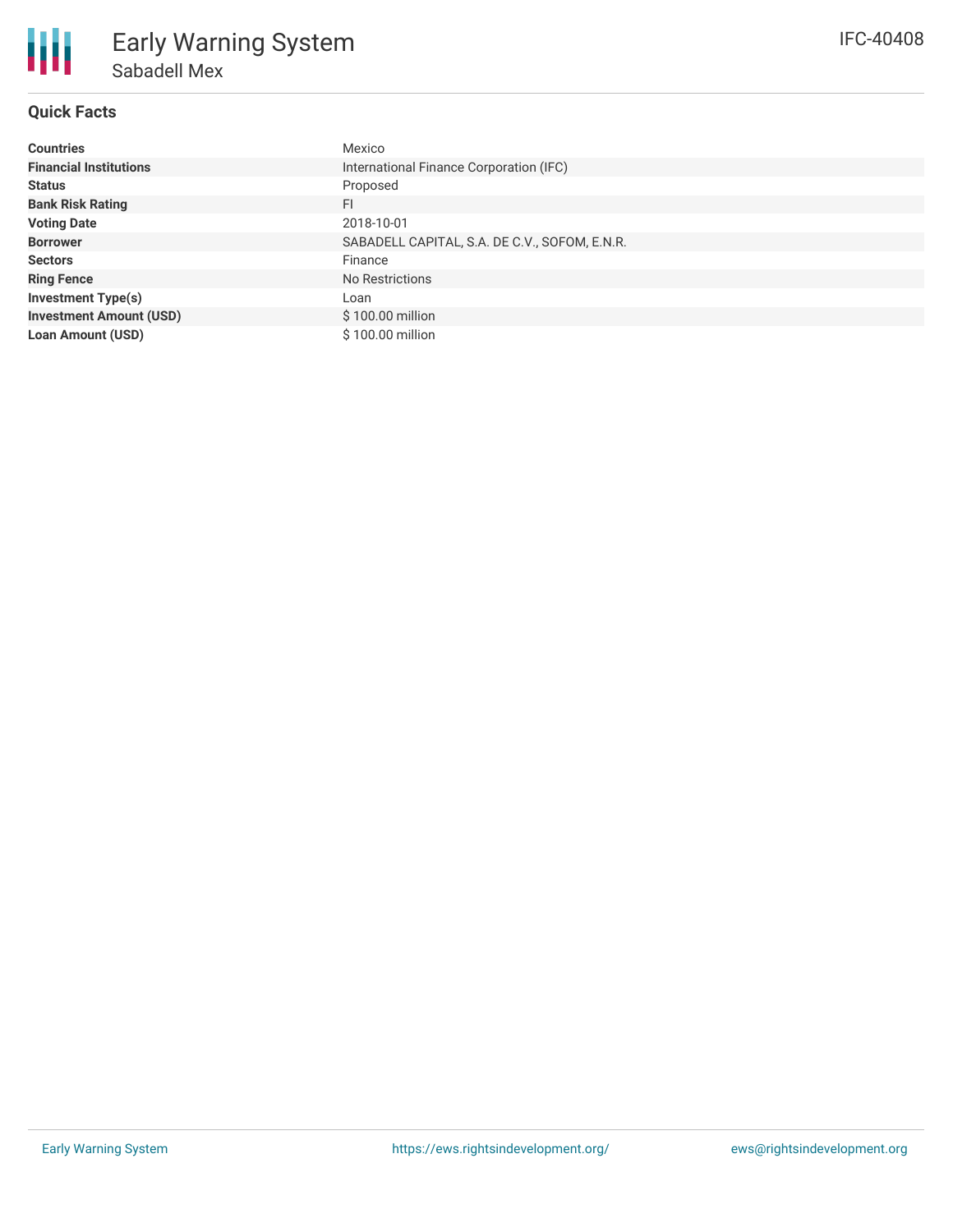

#### **Project Description**

According to the International Finance Corporation, this project consists in a Senior Secured Loan, a loan takes priority over other loans in repayment, to SabCapital S.A. de C.V., SOFOM, E.R. The loan will be used to grow its tourism (hotels) and green buildings portfolios in Mexico. The proposed project will support the entrance of Banco de Sabadell S.A. (Spain), through SabCapital, as a new participant in the Mexican financial system. The loan will be fully guaranteed by Sabadell Spain.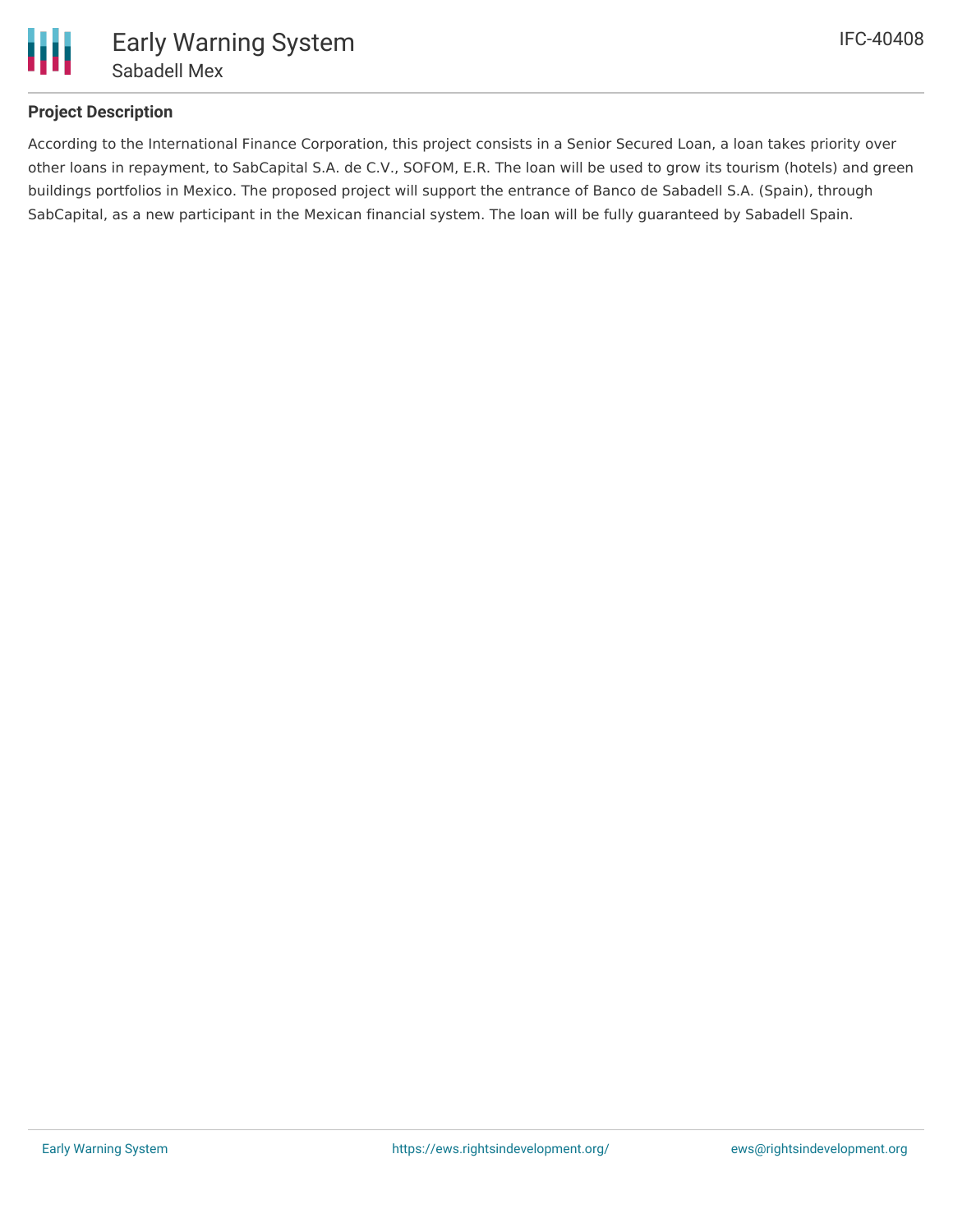#### **Early Warning System Project Analysis**

The International Finance Corporation has rated the project as FI-2, which according to their documents corresponds with a medium risk or category B project. It gives the following explanation for their rating:

This project has been categorized as FI-2 in accordance with IFC's Policy on Environmental and Social Sustainability based on the risk of the portfolio to which IFC will be exposed. As of March 2018, SabCapital lending to hotels represented 17.5% of their total loan portfolio. Most of SabCapital's hotel portfolio includes projects with potential limited adverse environmental or social (E&S) risks or impacts that can be readily addressed through mitigation measures. However, some hotels might be in environmentally and culturally sensitive areas, and require additional mitigation measures. As part of IFC's financing, SabCapital will be required to screen all its commercial loans against IFC Exclusion List, and to verify that loans to hotels and green buildings comply with the applicable E&S laws and, when applicable, with IFC Performance Standards.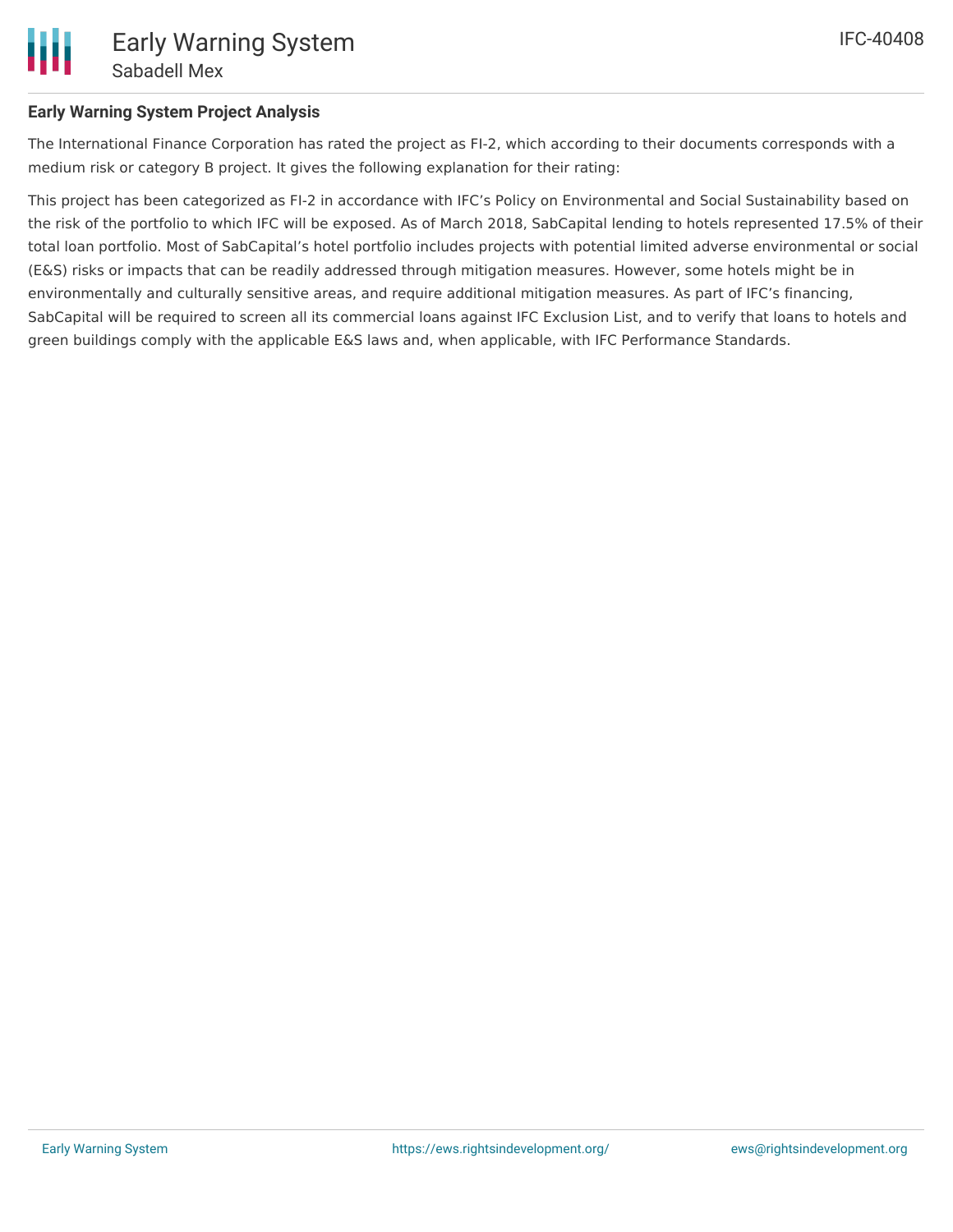### **People Affected By This Project**

The International Finance Corporation says that the project will have the following impacts:

(i) Competitiveness: In the highly concentrated banking system in Mexico, the entrance of Sabadell Spain is expected to help foster higher competition in the corporate banking and project finance space, particularly in tourism (hotels) and green investments.

(ii) Sustainability: The project will contribute on the development of sustainable finance in Mexico, with a special focus on tourism (hotels) and green buildings.

Additionally, the key potential environmental and social risks that the Corporation has identified are listed below: (i) worker's health and safety during construction

- (ii) conversion of and impacts to critical natural habitat
- (iii) unfair working conditions in the hospitality industry
- (iv) life and fire safety in buildings accessed by the public.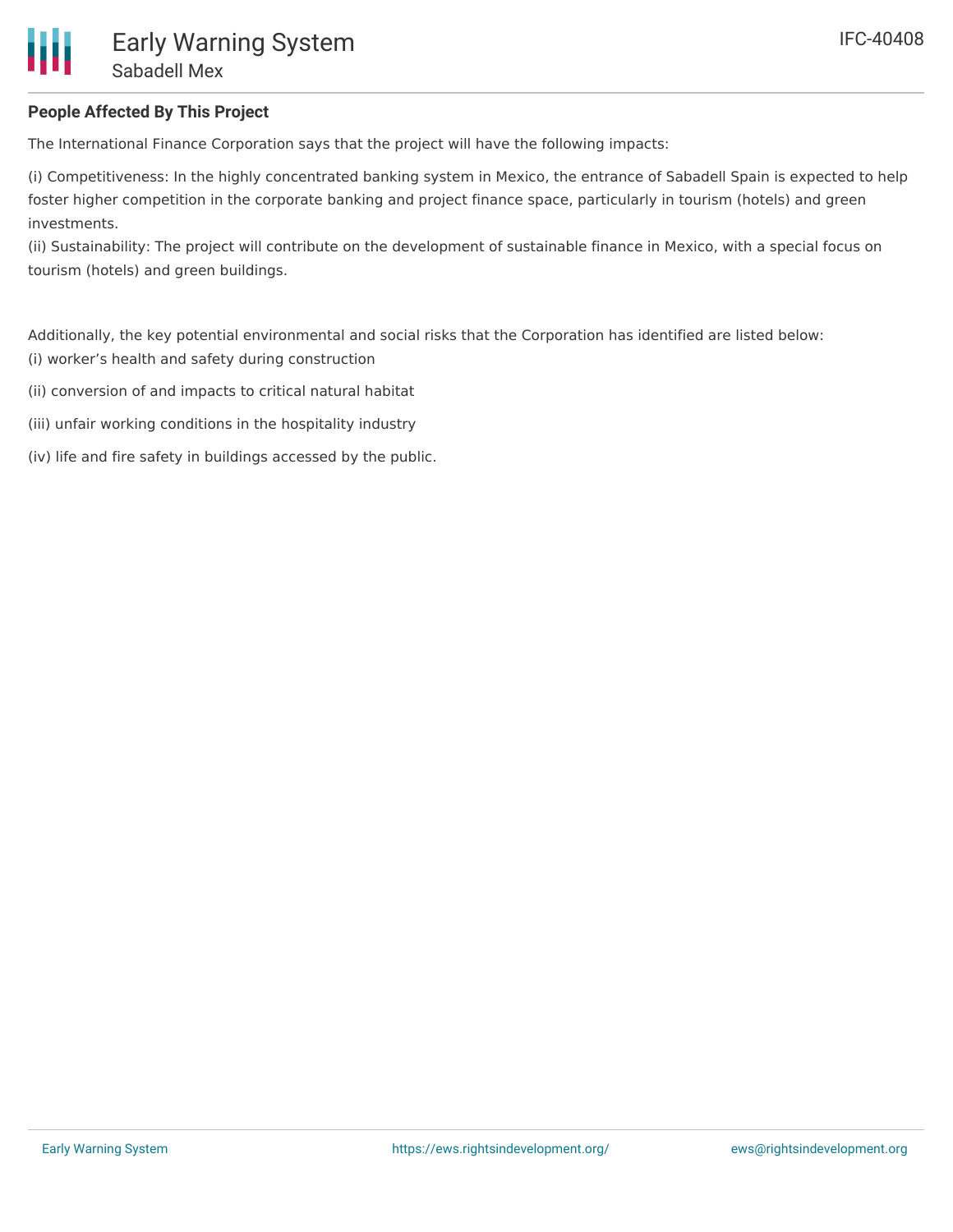#### **Investment Description**

• International Finance Corporation (IFC)

The investment will be in the form of a Senior Secured Loan.

#### **Financial Intermediary**

Financial Intermediary: A commercial bank or financial institution that receives funds from a development bank. A financial intermediary then lends these funds to their clients (private actors) in the form of loans, bonds, guarantees and equity shares. Financial intermediaries include insurance, pension and equity funds. The direct financial relationship is between the development bank and the financial intermediary.

- [Sabadell](file:///actor/1043/) Capital S.A. de C.v. SOFOM, S.A.U. (Financial Intermediary)
- BANCO SABADELL S.A. [INSTITUCION](file:///actor/3957/) DE BANCA MULTIPLE (Financial Intermediary) **is owned by** Banco de [Sabadell](file:///actor/3981/) (Parent Company)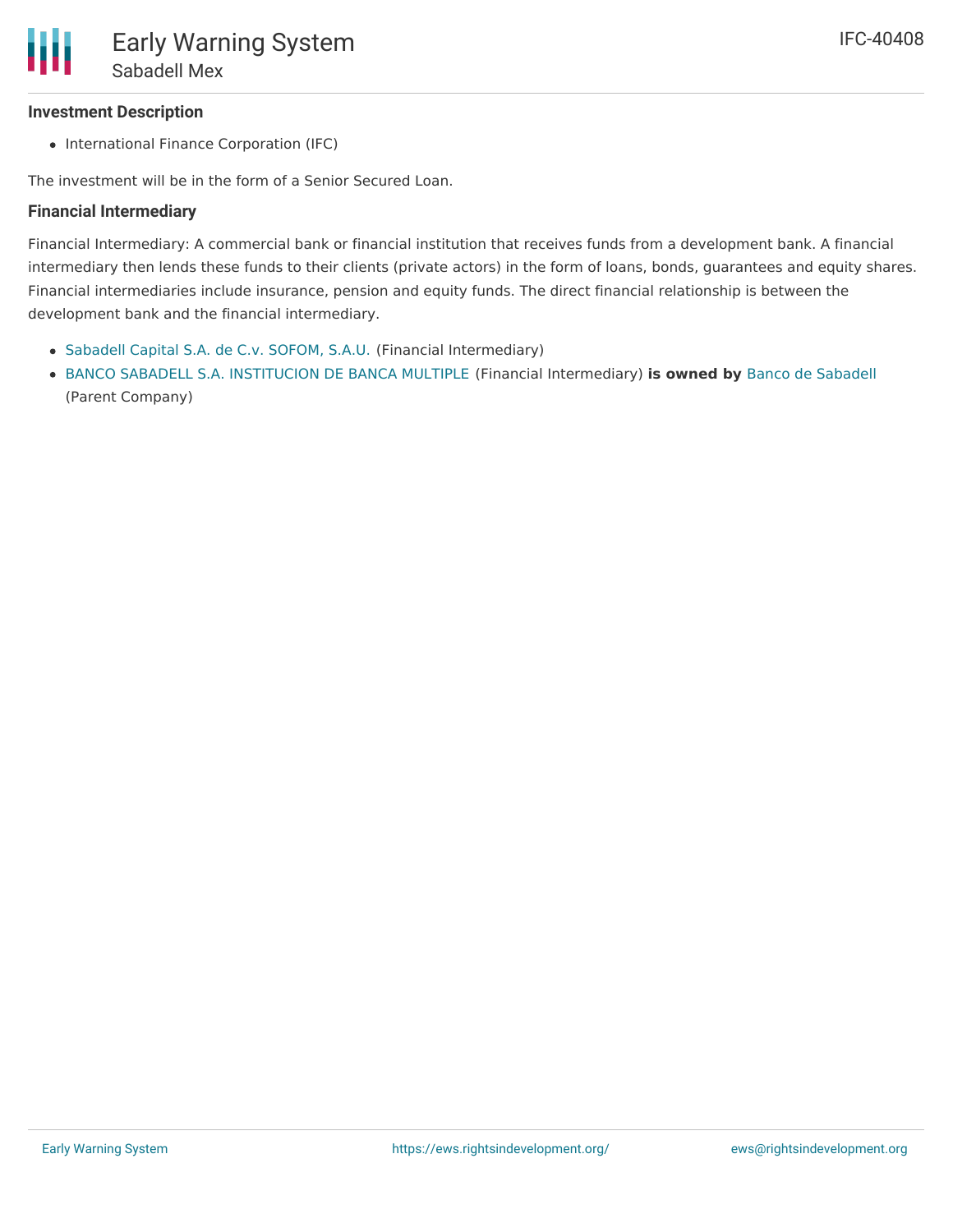## **Private Actor Relationship**

There is often limited information publicly available about what development banks are funding through financial intermediaries. In 2021, the Early Warning System partnered with Oxfam International to incorporate information on high-risk projects being funded by financial intermediaries receiving funding from the International Finance Corporation (IFC) and the Dutch Development Bank (FMO).

The information listed below describes the relationship between the different private actors linked to high-risk sectors and subprojects of IFC and FMO's financial intermediary investments and/or the financial intermediary's parent companies made from 2017 through 2020, including any associated ring fences.

The database, however, does not explicitly or implicitly imply that IFC or FMO have material exposure to or are contractually or legally accountable to the sub-projects financed by their financial intermediaries or the financial intermediary's parent companies. It only shows a seemingly financial relationship among the different private actors, the financial intermediaries, and IFC or FMO.

An extended list of private actors is available in a [separate](https://docs.google.com/spreadsheets/d/1iN4Ubci6wMDMXW5_wTMm3uyq0wzKFfygOYh3Q9Ezd4I/edit?usp=sharing) file.

## **Private Actors Description**

The International Finance Corporation lists the following description for the private actors involved in this project:

Sponsor: Sabadell Spain is the 4th largest Spanish financial institution, operating mainly in Spain, UK and the Americas. The group is listed in the IBEX 35 stock market in Spain.

Partner: SabCapital is a fully owned subsidiary of Sabadell Spain. It started operations in Mexico in April 2014 as a SOFOM, a non-bank financial institution (non-deposit taking), focusing on corporate lending in sectors such as tourism, real estate, energy, industry, among others.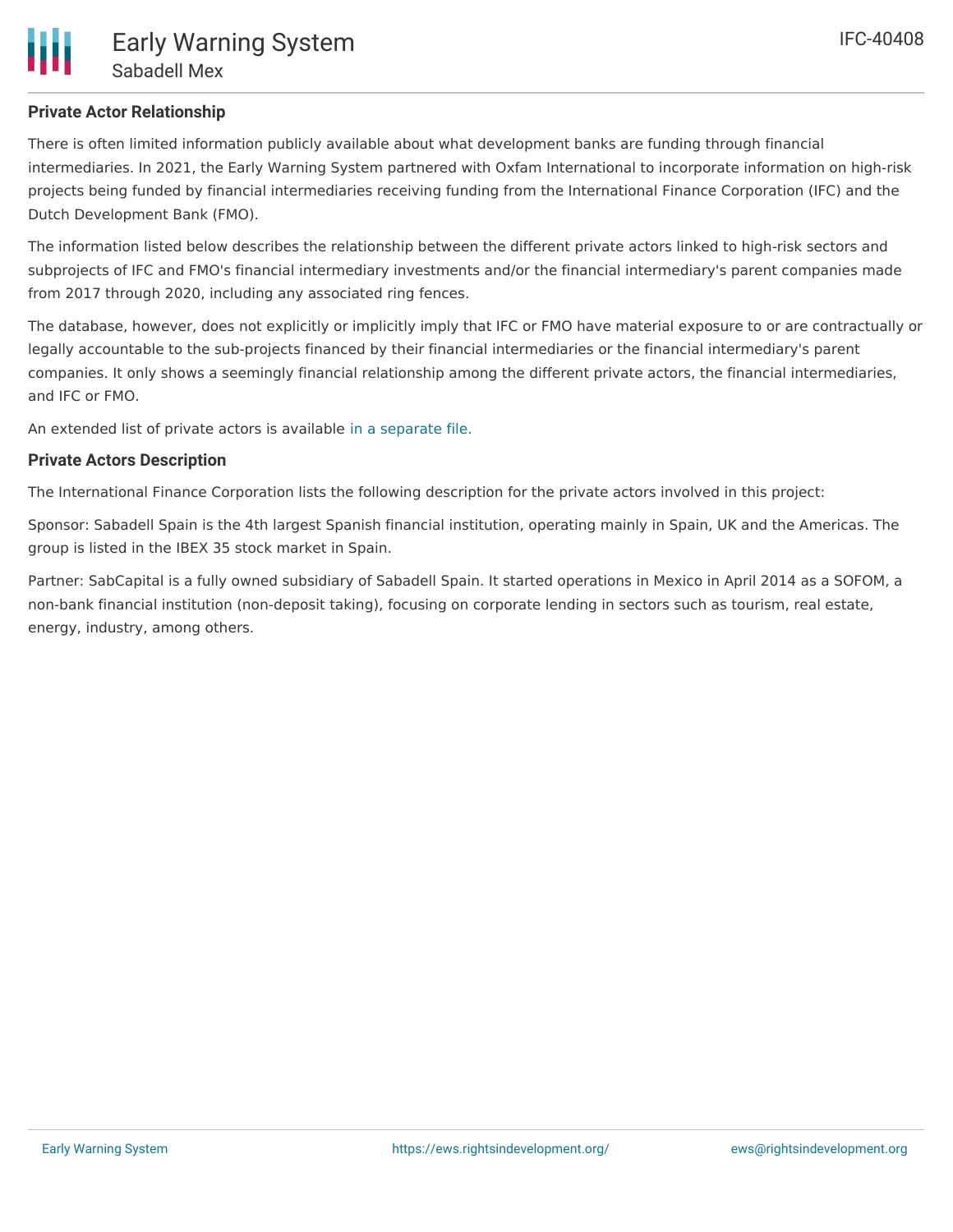

| <b>Private Actor 1</b>                       | 1 Role            | <b>Private Actor Private Actor</b><br>1 Sector |                          | <b>Relation Private Actor 2</b>                                | <b>Private Actor Private Actor</b><br>2 Role | 2 Sector                    |
|----------------------------------------------|-------------------|------------------------------------------------|--------------------------|----------------------------------------------------------------|----------------------------------------------|-----------------------------|
|                                              |                   |                                                | $\overline{\phantom{m}}$ | Banco de Sabadell SA                                           | Investor                                     | $\overline{a}$              |
|                                              |                   |                                                |                          | Banco de Sabadell SA                                           | Parent<br>Company                            |                             |
| 8minutenergy<br>Renewables LLC               | Parent<br>Company | Energy                                         | owns                     | CD Clean Energy &                                              | Client                                       | Energy                      |
| <b>ACS</b>                                   | Parent<br>Company | Construction                                   | owns                     | Dragados SA                                                    | Client                                       | Construction                |
| Al-Fanar Coml Invest Co                      | Parent<br>Company | Energy                                         | owns                     | <b>Alfanar Wind Farms</b>                                      | Client                                       | Energy                      |
| Alupar Investimento                          | Parent<br>Company | Energy                                         | owns                     | Nueva Esperanza - La Virginia Transmission<br>Line (125KM) PPP | Client                                       | Energy                      |
| Apollon Holding AS                           | Parent<br>Company | Construction                                   | owns                     | Verallia France SA                                             | Client                                       | Construction                |
| <b>Ardo Coordination</b><br><b>Center NV</b> | Parent<br>Company | Agriculture and<br>Forestry                    | owns                     | Congelados De Navarra SA                                       | Client                                       | Agriculture and<br>Forestry |
| Avant Energy S. De RI<br>De Cv               | Parent<br>Company | Energy                                         | owns                     | Fuerza Y Energia Limpia De                                     | Client                                       | Energy                      |
| Banco de Sabadell                            | Investor          | Finance                                        | invests<br>in            | 8minutenergy Renewables LLC                                    | Parent<br>Company                            | Energy                      |
| Banco de Sabadell                            | Investor          | Finance                                        | invests<br>in            | Abelan Board & Pkg Solutions                                   | Parent<br>Company                            | Industry and<br>Trade       |
| Banco de Sabadell                            | Investor          | Finance                                        | invests<br>in            | Abengoa Abenewco 1 SAU                                         | Parent<br>Company                            | Energy                      |
| Banco de Sabadell                            | Investor          | Finance                                        | invests<br>in            | Abengoa Abenewco 2 SAU                                         | Parent<br>Company                            | Construction                |
| Banco de Sabadell                            | Investor          | Finance                                        | invests<br>in            | Abertis Infraestructuras SA                                    | Parent<br>Company                            | Transport                   |
| Banco de Sabadell                            | Investor          | Finance                                        | invests<br>in            | Acciona SA                                                     | Parent<br>Company                            | Transport                   |
| Banco de Sabadell                            | Investor          | Finance                                        | invests<br>in            | Acek Desarrollo y Gestion                                      | Parent<br>Company                            | Construction                |
| Banco de Sabadell                            | Investor          | Finance                                        | invests<br>in            | <b>Acoustics &amp; Insulation</b>                              | Parent<br>Company                            | Construction                |
| Banco de Sabadell                            | Investor          | Finance                                        | invests<br>in            | ACS                                                            | Parent<br>Company                            | Transport                   |
| Banco de Sabadell                            | Investor          | Finance                                        | invests<br>in            | ACS                                                            | Parent<br>Company                            | Construction                |
| Banco de Sabadell                            | Investor          | Finance                                        | invests<br>in            | Adveo Group International SA                                   | Parent<br>Company                            | Agriculture and<br>Forestry |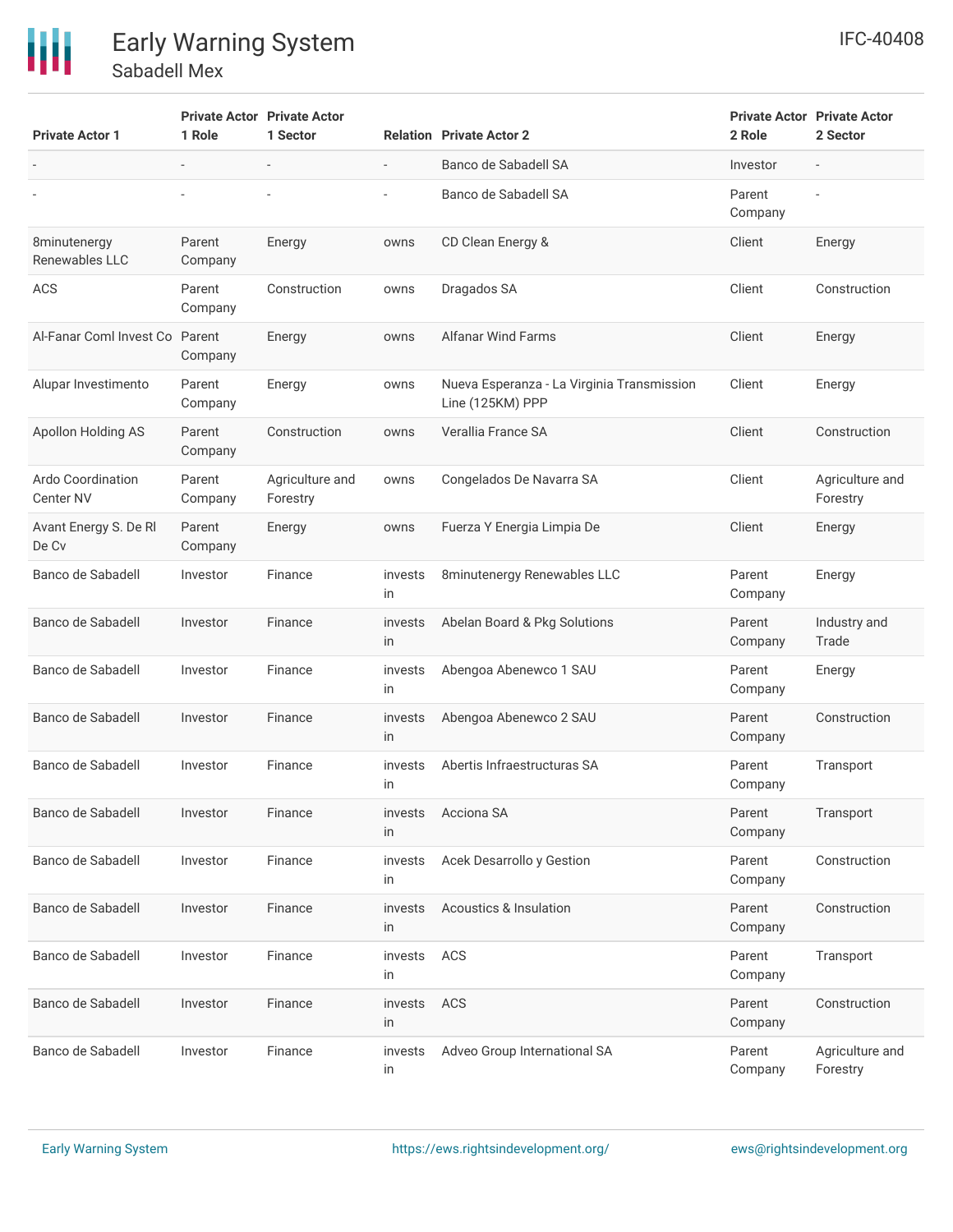

| <b>Private Actor 1</b> | <b>Private Actor</b><br>1 Role | <b>Private Actor</b><br>1 Sector | <b>Relation</b> | <b>Private Actor 2</b>         | <b>Private Actor</b><br>2 Role | <b>Private Actor</b><br>2 Sector |
|------------------------|--------------------------------|----------------------------------|-----------------|--------------------------------|--------------------------------|----------------------------------|
| Banco de Sabadell      | Investor                       | Finance                          | invests in      | <b>AECOM</b>                   | Parent Company                 | Construction                     |
| Banco de Sabadell      | Investor                       | Finance                          | invests in      | Afortunadas Shipping Ltd       | Parent Company                 | Transport                        |
| Banco de Sabadell      | Investor                       | Finance                          | invests in      | Africana Energia SL            | Parent Company                 | Energy                           |
| Banco de Sabadell      | Investor                       | Finance                          | invests in      | Agencia Guipuzcoana de         | Parent Company                 | Transport                        |
| Banco de Sabadell      | Investor                       | Finance                          | invests in      | Al-Fanar Coml Invest Co        | Parent Company                 | Energy                           |
| Banco de Sabadell      | Investor                       | Finance                          | invests in      | Aldesa Agrupacion Empresarial  | Parent Company                 | Construction                     |
| Banco de Sabadell      | Investor                       | Finance                          | invests in      | Aldesa Construcciones SA       | Parent Company                 | Construction                     |
| Banco de Sabadell      | Investor                       | Finance                          | invests in      | Alfa SAB de CV                 | Parent Company                 | <b>Industry and Trade</b>        |
| Banco de Sabadell      | Investor                       | Finance                          | invests in      | Almacenes Metalurgicos SA      | Parent Company                 | Mining                           |
| Banco de Sabadell      | Investor                       | Finance                          | invests in      | Alposol Fotovoltaica Slu       | Parent Company                 | Energy                           |
| Banco de Sabadell      | Investor                       | Finance                          | invests in      | Altan Pharma Spain SLU         | Parent Company                 | <b>Education and Health</b>      |
| Banco de Sabadell      | Investor                       | Finance                          | invests in      | Amcor Ltd                      | Parent Company                 | Industry and Trade               |
| Banco de Sabadell      | Investor                       | Finance                          | invests in      | American Tower Corp            | Parent Company                 | Infrastructure                   |
| Banco de Sabadell      | Investor                       | Finance                          | invests in      | <b>AMETEK Inc</b>              | Parent Company                 | Energy                           |
| Banco de Sabadell      | Investor                       | Finance                          | invests in      | Ancient Baths Group SL         | Parent Company                 | Industry and Trade               |
| Banco de Sabadell      | Investor                       | Finance                          | invests in      | Anheuser-Busch Inbey SA/NV     | Parent Company                 | Agriculture and Forestry         |
| Banco de Sabadell      | Investor                       | Finance                          | invests in      | Apollon Holding AS             | Parent Company                 | Construction                     |
| Banco de Sabadell      | Investor                       | Finance                          | invests in      | Apoyo y Logistica Ind Canarias | Parent Company                 | Transport                        |
| Banco de Sabadell      | Investor                       | Finance                          | invests in      | Applegreen PLC                 | Parent Company                 | Mining                           |
| Banco de Sabadell      | Investor                       | Finance                          | invests in      | <b>ArcelorMittal SA</b>        | Parent Company                 | Mining                           |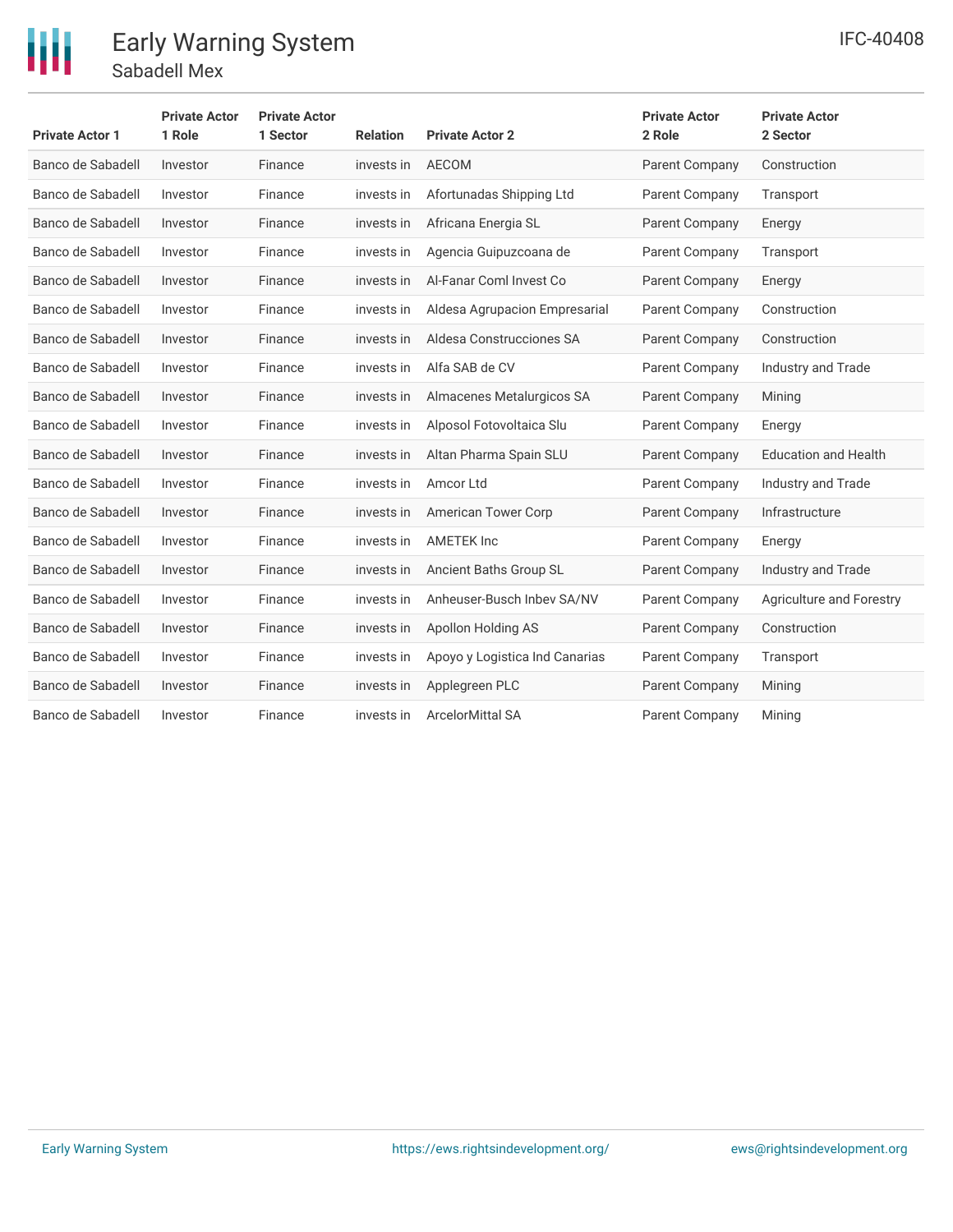# 冊

| <b>Private Actor 1</b>                   | <b>Private Actor</b><br>1 Role | <b>Private Actor</b><br>1 Sector |               | <b>Relation</b> Private Actor 2       | <b>Private Actor</b><br>2 Role | <b>Private Actor</b><br>2 Sector |
|------------------------------------------|--------------------------------|----------------------------------|---------------|---------------------------------------|--------------------------------|----------------------------------|
| Banco de Sabadell                        | Investor                       | Finance                          | invests<br>in | <b>Ardo Coordination Center NV</b>    | Parent<br>Company              | Agriculture and<br>Forestry      |
| Banco de Sabadell                        | Investor                       | Finance                          | invests<br>in | Argan SA                              | Parent<br>Company              | Industry and Trade               |
| Banco de Sabadell                        | Investor                       | Finance                          | invests<br>in | Arlington Valley Solar Energy         | Parent<br>Company              | Energy                           |
| Banco de Sabadell                        | Investor                       | Finance                          | invests<br>in | ARTECHE LANTEGI ELKARTEA<br><b>SA</b> | Parent<br>Company              | Energy                           |
| Banco de Sabadell                        | Investor                       | Finance                          | invests<br>in | Asset Energia Solar                   | Parent<br>Company              | Energy                           |
| Banco de Sabadell                        | Investor                       | Finance                          | invests<br>in | Astilleros de Murueta SA              | Parent<br>Company              | Transport                        |
| Banco de Sabadell                        | Investor                       | Finance                          | invests<br>in | Aten Oil                              | Parent<br>Company              | Construction                     |
| Banco de Sabadell                        | Investor                       | Finance                          | invests<br>in | Avant Energy S. De RI De Cv           | Parent<br>Company              | Energy                           |
| <b>BANKINTER SA</b>                      | Parent<br>Company              | Energy                           | owns          | Solucia Renovables 1 SI               | Client                         | Energy                           |
| Baywa Re Solar Systems                   | Parent<br>Company              | Energy                           | owns          | Fern Solar LLC                        | Client                         | Energy                           |
| <b>Belltown Power Ltd</b>                | Parent<br>Company              | Energy                           | owns          | Tirgwynt Onshore Wind Farm            | Client                         | Energy                           |
| <b>Bid Corp Ltd</b>                      | Parent<br>Company              | Agriculture and<br>Forestry      | owns          | Guzman Gastronomia SL                 | Client                         | Agriculture and<br>Forestry      |
| <b>Caithness Energy LLC</b>              | Parent<br>Company              | Energy                           | owns          | <b>Guernsey Power Stn Llc</b>         | Client                         | Energy                           |
| Cemex SAB de CV                          | Parent<br>Company              | Construction                     | owns          | Cia Valenciana de Cementos            | Client                         | Construction                     |
| Crowind S.L.                             | Parent<br>Company              | Energy                           | owns          | Eolia Windco SLU                      | Client                         | Energy                           |
| <b>Cubico Sustainable Invests</b><br>Ltd | Parent<br>Company              | Energy                           | owns          | Project Fortitude                     | Client                         | Energy                           |
| Duke Energy Corp                         | Parent<br>Company              | Energy                           | owns          | Green Frontier Windpower LLC          | Client                         | Energy                           |
| Elecnor                                  | Parent<br>Company              | Energy                           | owns          | Elecnor Refinancing 2017              | Client                         | Energy                           |
| Engie SA                                 | Parent<br>Company              | Energy                           | owns          | Monet                                 | Client                         | Energy                           |
| Eolia Renovables de                      | Parent<br>Company              | Energy                           | owns          | <b>Explotaciones Eolicas Sierra</b>   | Client                         | Energy                           |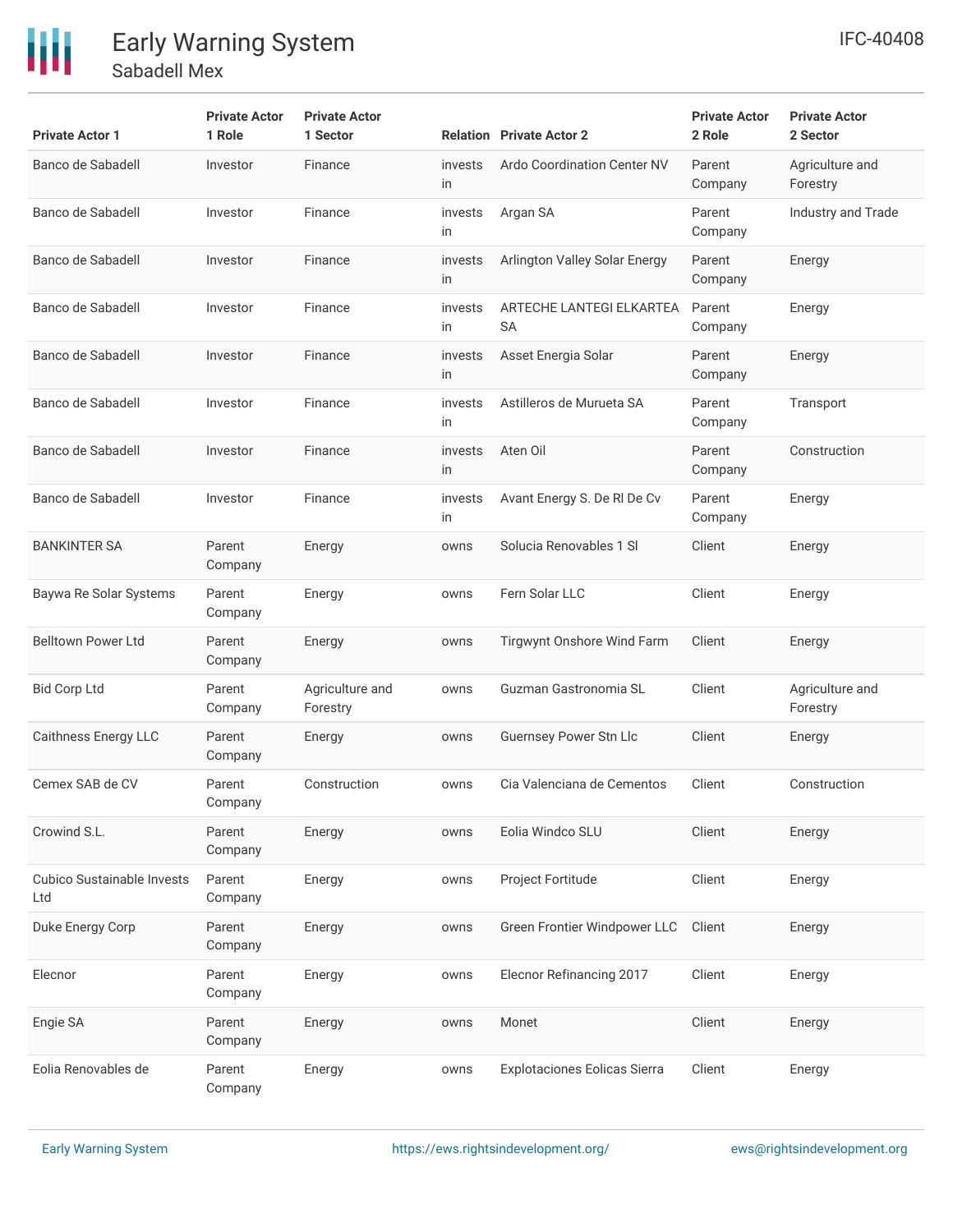

| <b>Private Actor 1</b>                   | <b>Private Actor</b><br>1 Role | <b>Private Actor</b><br>1 Sector |      | <b>Relation Private Actor 2</b>                | 2 Role | <b>Private Actor Private Actor</b><br>2 Sector |
|------------------------------------------|--------------------------------|----------------------------------|------|------------------------------------------------|--------|------------------------------------------------|
| Eurocom Holdings (1979)<br>Ltd           | Parent<br>Company              | Energy                           | owns | Generacion Eolica Castilla La                  | Client | Energy                                         |
| First Solar Inc                          | Parent<br>Company              | Communications                   | owns | Cal Flats Solar InvestCo LLC                   | Client | Communications                                 |
| Fri-El Green Power SpA                   | Parent<br>Company              | Energy                           | owns | Alerion Wind Acq                               | Client | Energy                                         |
| Greenalia SA                             | Parent<br>Company              | Energy                           | owns | Greenalia Wind Power Eolo Moc                  | Client | Energy                                         |
| Grupo Argos SA                           | Parent<br>Company              | Construction                     | owns | Argos N America Corp                           | Client | Construction                                   |
| Grupo Bio Pappel SA de CV                | Parent<br>Company              | Agriculture and<br>Forestry      | owns | Bio Pappel SAB de CV                           | Client | Agriculture and<br>Forestry                    |
| Grupo Energia Bogota SA<br><b>ESP</b>    | Parent<br>Company              | Energy                           | owns | Transcogas Peru SAC                            | Client | Energy                                         |
| Grupo Enhol                              | Parent<br>Company              | Energy                           | owns | Eolica Ablitas                                 | Client | Energy                                         |
| Grupo Siro Corporativo SL                | Parent<br>Company              | Agriculture and<br>Forestry      | owns | Cerealto Siro Foods SL                         | Client | Agriculture and<br>Forestry                    |
| Inmobiliaria Carso SA de<br><b>CV</b>    | Parent<br>Company              | Construction                     | owns | Azincourt Investment                           | Client | Construction                                   |
| Inmobiliaria Carso SA de<br>CV           | Parent<br>Company              | Construction                     | owns | <b>FCC</b>                                     | Client | Construction                                   |
| Invenergy                                | Parent<br>Company              | Energy                           | owns | Altamira I Trigeneration Plant (18MW)          | Client | Energy                                         |
| KKR & Co Inc                             | Parent<br>Company              | Energy                           | owns | X-Elio Solar Portfolio                         | Client | Energy                                         |
| Koc Holding AS                           | Parent<br>Company              | Finance                          | owns | Yapi ve Kredi Bankasi AS                       | Client | Finance                                        |
| Kuwait Investment<br>Authority           | Parent<br>Company              | Energy                           | owns | <b>Global Power Generation SA</b>              | Client | Energy                                         |
| Laboratorios Sanfer SA de<br><b>CV</b>   | Parent<br>Company              | <b>Education</b> and<br>Health   | owns | Invekra SAPI de CV                             | Client | <b>Education</b> and<br>Health                 |
| Madrilena Red de Gas                     | Parent<br>Company              | Energy                           | owns | Madrilena Red de Gas Eurobond<br>Facility 2017 | Client | Energy                                         |
| Meridia Capital Partners<br><b>SGEIC</b> | Parent<br>Company              | Agriculture and<br>Forestry      | owns | Sosa Ingredientes SL                           | Client | Agriculture and<br>Forestry                    |
| Minerva Capital SL                       | Parent<br>Company              | Communications                   | owns | PREMO Corp SL                                  | Client | Communications                                 |
| Nueva Composan SA                        | Parent<br>Company              | Construction                     | owns | Asfaltos Chova                                 | Client | Construction                                   |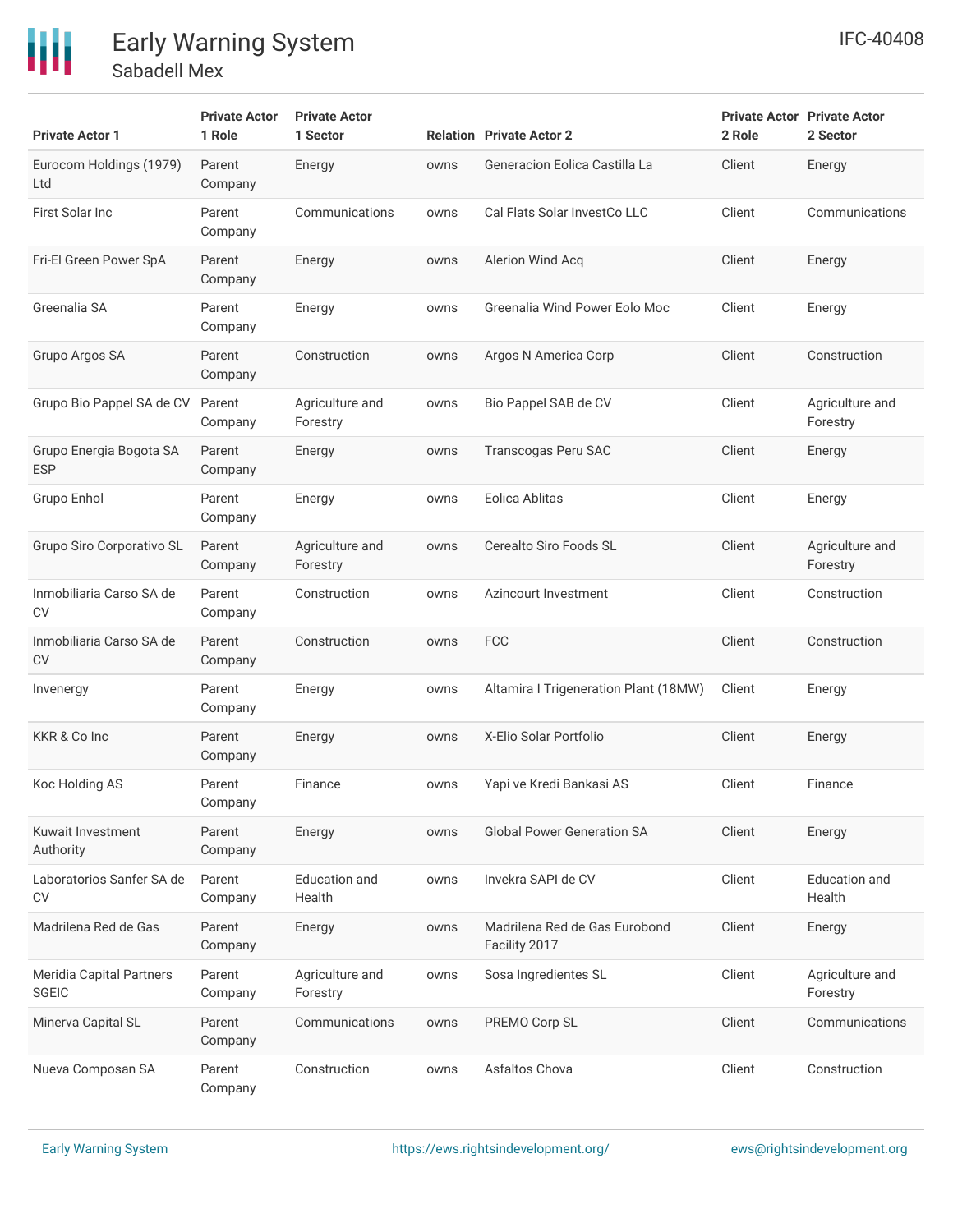# 冊

Early Warning System

Sabadell Mex

| <b>Private Actor 1</b>                   | <b>Private Actor</b><br>1 Role | <b>Private Actor</b><br>1 Sector |      | <b>Relation Private Actor 2</b>                        | <b>Private Actor Private Actor</b><br>2 Role | 2 Sector                       |
|------------------------------------------|--------------------------------|----------------------------------|------|--------------------------------------------------------|----------------------------------------------|--------------------------------|
| Obrascon Huarte Lain                     | Parent<br>Company              | Energy                           | owns | Obrascon Huarte Lain (OHL) Additional<br>Facility 2017 | Client                                       | Energy                         |
| Olmedilla Energia Solar SL               | Parent<br>Company              | Energy                           | owns | Olmedilla Hive SL                                      | Client                                       | Energy                         |
| Opdenergy SA                             | Parent<br>Company              | Energy                           | owns | Opde Andalucia 1                                       | Client                                       | Energy                         |
| Opdenergy SA                             | Parent<br>Company              | Energy                           | owns | Opde Extremadura 2                                     | Client                                       | Energy                         |
| Optrom Inc                               | Parent<br>Company              | Energy                           | owns | Carraig Gheal Windfarm                                 | Client                                       | Energy                         |
| Peoples Republic of China                | Parent<br>Company              | Construction                     | owns | Aeronaval de Construcciones                            | Client                                       | Construction                   |
| Pescanova SA                             | Parent<br>Company              | Agriculture and<br>Forestry      | owns | Nueva Pescanova SL                                     | Client                                       | Agriculture and<br>Forestry    |
| Portobello Capital SL                    | Parent<br>Company              | Agriculture and<br>Forestry      | owns | Angulas Aguinaga SA                                    | Client                                       | Agriculture and<br>Forestry    |
| Realza Capital SGECR SA                  | Parent<br>Company              | Construction                     | owns | <b>Industrias Dolz SA</b>                              | Client                                       | Construction                   |
| Renovalia Solar SL                       | Parent<br>Company              | Energy                           | owns | <b>Ciudad Real Merchant Solar</b>                      | Client                                       | Energy                         |
| SPIE SA SPV                              | Parent<br>Company              | Construction                     | owns | Spie SA                                                | Client                                       | Construction                   |
| <b>SSE PLC</b>                           | Parent<br>Company              | Energy                           | owns | WTI Ferrybridge Ltd                                    | Client                                       | Energy                         |
| Tenaga Nasional Bhd                      | Parent<br>Company              | Energy                           | owns | Vortex Solar UK Ltd                                    | Client                                       | Energy                         |
| The Carlyle Group LP                     | Parent<br>Company              | Agriculture and<br>Forestry      | owns | <b>Grupo Empresarial Palacios</b>                      | Client                                       | Agriculture and<br>Forestry    |
| The Cranemere Group Ltd                  | Parent<br>Company              | Construction                     | owns | Construplas SL                                         | Client                                       | Construction                   |
| The DE Shaw & Co LP                      | Parent<br>Company              | Energy                           | owns | Desri Lkv Solar Financing LLC                          | Client                                       | Energy                         |
| The DE Shaw & Co LP                      | Parent<br>Company              | Energy                           | owns | Red Horse Wind 2 LLC                                   | Client                                       | Energy                         |
| Viking Consortium<br><b>Holdings Ltd</b> | Parent<br>Company              | Energy                           | owns | Belvedere Waste-to-Energy                              | Client                                       | Energy                         |
| Vivimed Labs Ltd                         | Parent<br>Company              | <b>Education</b> and<br>Health   | owns | Uquifa                                                 | Client                                       | <b>Education</b> and<br>Health |
| Vivimed Labs Ltd                         | Parent<br>Company              | <b>Education</b> and<br>Health   | owns | Vivimed Labs Spain SL                                  | Client                                       | <b>Education</b> and<br>Health |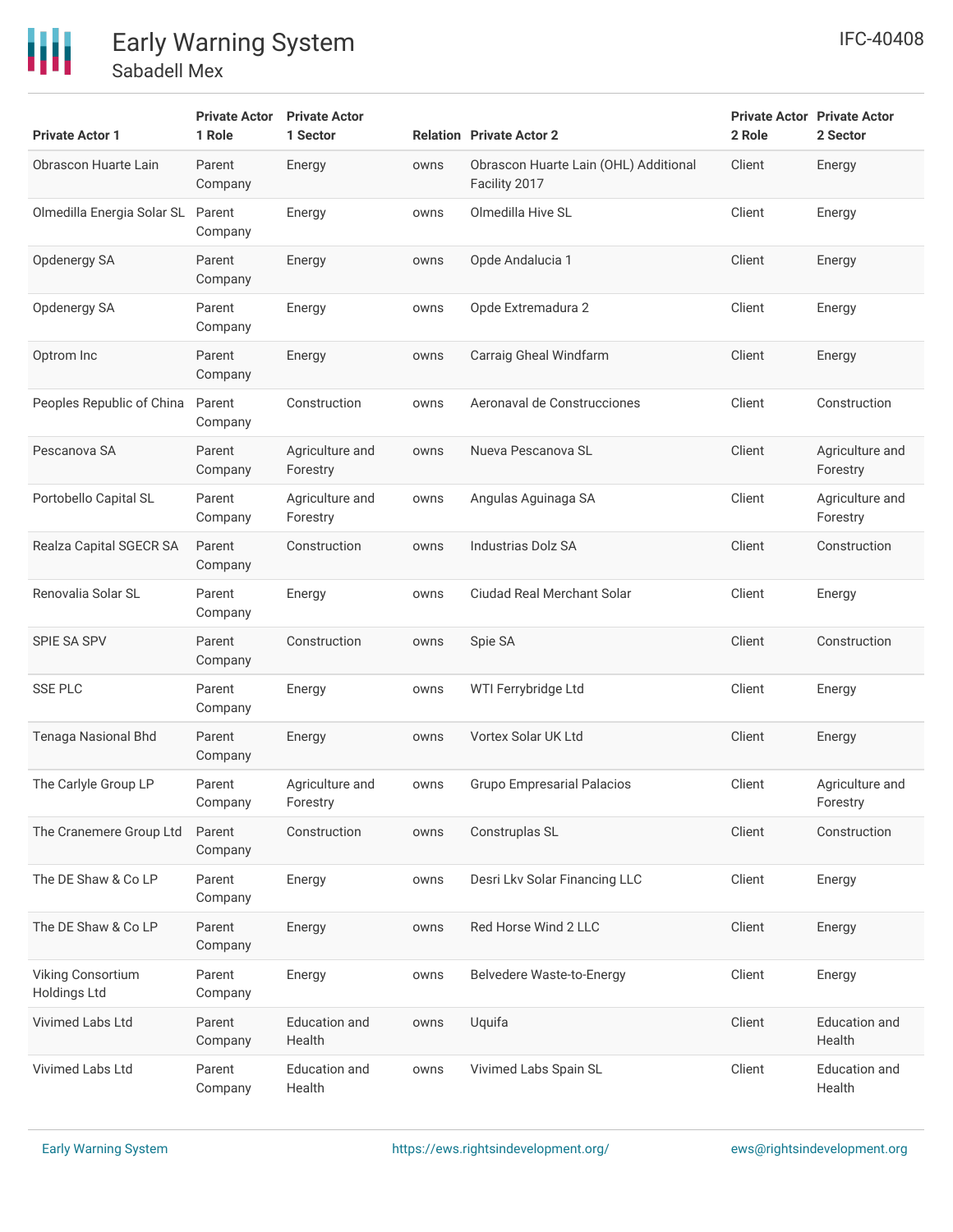

| <b>Private Actor 1</b>          | <b>Private Actor</b><br>  Role | <b>Private Actor</b><br><b>Sector</b> |      | <b>Relation Private Actor 2</b> | <b>Private Actor Private Actor</b><br>2 Role | 2 Sector                    |
|---------------------------------|--------------------------------|---------------------------------------|------|---------------------------------|----------------------------------------------|-----------------------------|
| Yantai Chang Yu Group Co<br>Ltd | Parent<br>Company              | Agriculture and<br>Forestry           | owns | Hacienda y Vinedos<br>Marques   | Client                                       | Agriculture and<br>Forestry |